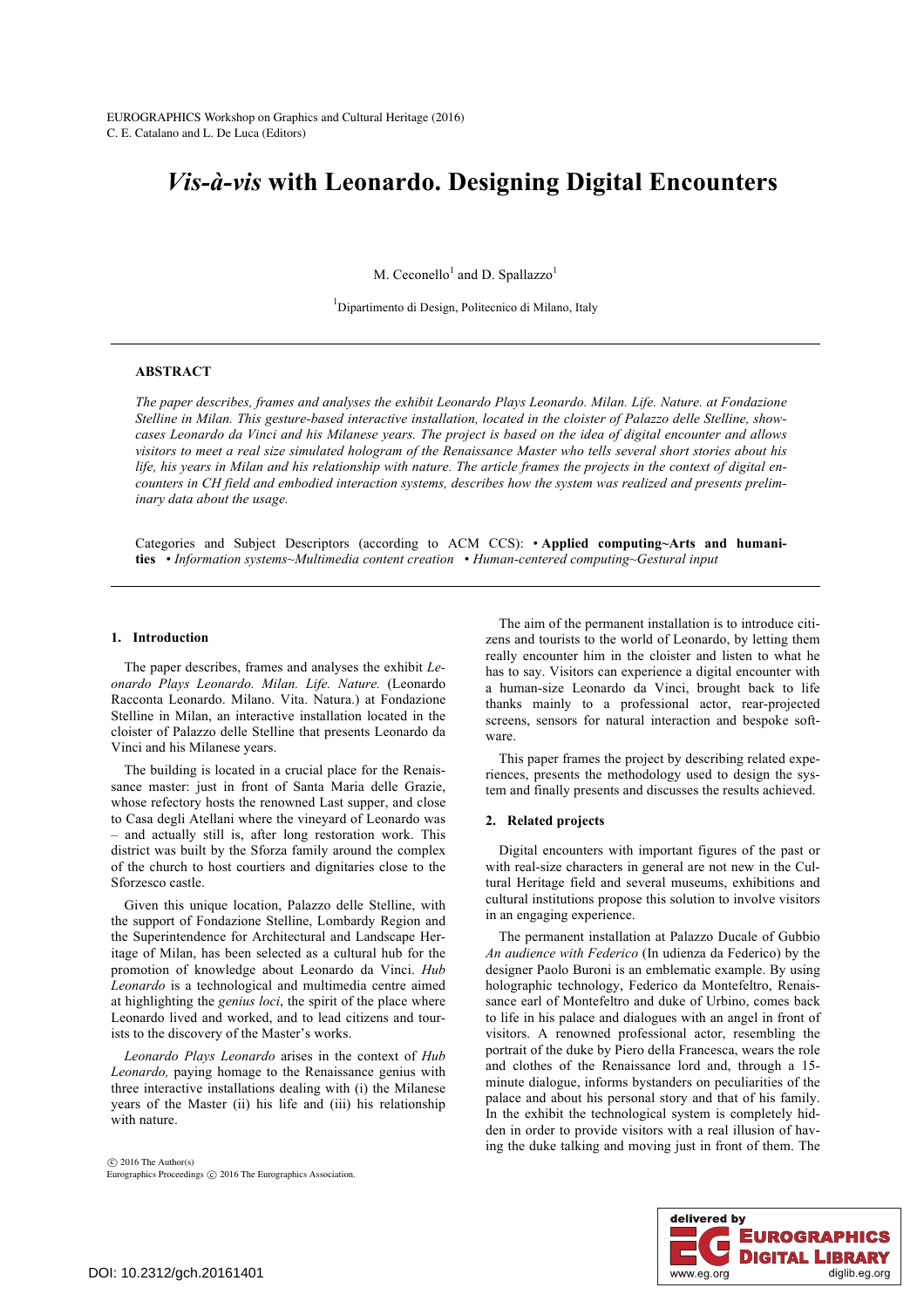users are spectators of a movie they cannot interact with: indeed, the installation is thought of as theatrical staging, a short representation to be seen at a distance and separating the stage and the public.

A similar approach can be found in the project *Peopling the Palaces at Venaria Reale* by Peter Greenaway, which uses video projections to literally populate the beautiful baroque palace that the Savoy family used in the past as a hunting reserve. Real-size courtiers, dames and gallants, as well as cooks, musicians and scullions appear in period clothes on walls and on screens as soon as visitors approach, recreating the atmosphere of the palace in the baroque era and populating it with voices, music and sounds. The intervention of the British director immerses visitors in another era and sets them in the condition of passive spectators. As a matter of fact, they interact implicitly with the projections, activating them unwittingly with their movements. In comparison with *An audience with Federico*, *Peopling the Palaces at Venaria Reale* provides visitors with a less realistic impression of encounters with actual people but manages to make bystanders feel surrounded by a world that is distant in time but not in space. Peopling different rooms and frequently changing the location of the projection continually stimulates the attentiveness and curiosity of visitors.

Life-size human figures were also proposed by Studio Azzurro at the Italian Pavilion during the Expo 2010 Shanghai China - Better city, better life with the installation *Sensitive City* [Stu10]. In the installation, about 800 citizens of six small Italian cities walk on rear-projected screens and can be stopped by visitors just by raising a hand. Once stopped, they start talking and describe their city, directly addressing the visitor who moved a hand to block them. They tell a vision of their city, fragments of places, and pieces of memory while images and drawings animate the background and enrich the story. In respect to the experiences described above, *Sensitive City* introduces interaction between users and the digital characters on the stage. The digital world lives on the screen also without the intervention of visitors, as every world and people actually do, but is modified by interaction: a natural gesture – raising a hand, as if to really stop people – allows visitors to interact with the citizens of the counter-utopic digital city [Stu10]. This difference gains relevance since it lets visitors interact with digital people, not setting users as passive consumers of multimedia contents.

A novel approach to digital encounters is being carried out also by the *New Dimensions in Testimony* project, stemmed by a collaboration between the USC Shoah Foundation and the USC Institute for Creative Technologies (ICT). Its aim is to let young students talk – now and in the future – with Holocaust survivors about their life experience. In early experimentation, the digital copy of a survivor, sitting on a chair, answers students' questions: the novelty of the project resides mainly in the natural language technology that allows the digital character to "understand" the questions and answer accordingly, greatly increasing the realism of the experience.

The interaction of visitors with digital content is implicit in *An audience with Federico* and in *Peopling the palaces at Venaria Reale*: the presence of users activates videos that respectively portray an imaginary conversation between the duke and an angel and offer a view on past moments of life. The visitors' bodies act as a switch that, simply by means of presence, implicitly interact with the system-activated contents. Interaction is, instead, made explicit in *Sensitive City,* which returns control of the digital world to users, and is even more explicit in the *New Dimensions in Testimony* project that simulates a real dialogue.

Despite the differences highlighted above, the four projects share the will to simulate realistic encounters with digital characters, making technology disappear in favour of its effects, involving visitors in narrative experiences and taking them to other worlds or other times in a whimsical and fascinating manner.

*Sensitive City*, as well as other projects by Studio Azzurro, proposes a gesture-based interface and thus enters the domain of embodied interaction [Dou01], since it uses the human body and its gestures to control the digital world. Tangible interaction in its multiple interpretations and meanings [HB06] is becoming widespread in the Cultural Heritage field, entering museums, temporary exhibitions and cultural institutions. With the aim of reducing the gap between the physical and the digital worlds, tangible interfaces mainly ask visitors to manipulate objects or to perform bodily gestures to control the digital contents.

Since the first experimentations with Graspable User Interfaces [FIB95] and TUIs – Tangible User Interfaces [IU97] – in the field of Human Computer Interaction, and their early application in the museum field within the SHAPE – Situating Hybrid Assemblies in Public Environments project [BBBH05], tangible interaction returned physicality to the interaction with digital contents, trying to avoid the detachment between the world of atoms and that of bits. This aspect is particularly relevant to the field of Cultural Heritage, where great importance is given to the direct, physical engagement with cultural assets [Dud12]. Current research in the field is being carried out, among others, by the research project *meSch – Material EncounterS with digital Cultural Heritage*, which explores the use of tangible interfaces in the cultural field in order to bridge the gap between digital contents and cultural assets [PDMW\*13].

If the *meSch project* intends tangible interaction in a more physical way, proposing a co-design approach to build innovative TUIs and thus embedding technology within objects, other projects are focused on using the human body to interact with the digital domain without any device. A relevant example in the field of embodied interaction comes from the project *Etruscanning - Digital Encounters with the Regolini-Galassi Tomb* [RV13] that allows users to explore and navigate a detailed 3D reconstruction of an Etruscan tomb using gestures that are captured by the system. Explicit and codified movements, captured by sensors, let visitors move virtually within the tomb and experience a digital encounter with a highly realistic VII century B.C. construction. In comparison with *Sensitive City* that grounds the interaction on a single natural gesture – raising a hand to stop a digital citizen – the Etruscanning project employs a set of codified movements to control navigation within the 3D reconstruction and thus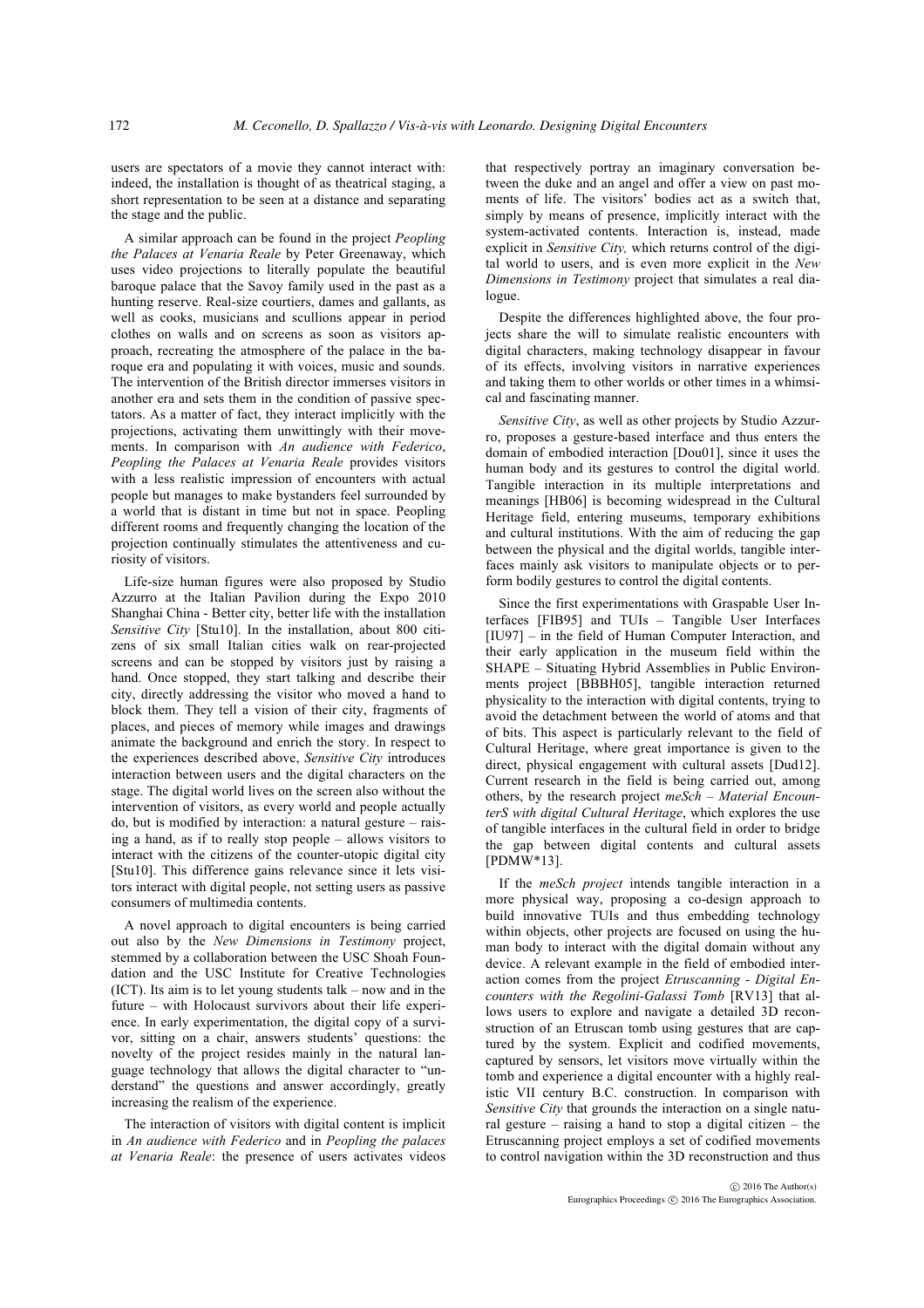declares the technological system, without hiding it. In this case, the human body becomes the input device and the gestures are the inputs given to the system.

In the CH field, embodied interaction, on the one hand, fosters a natural interaction with digital contents, letting the technological system disappear in favour of its effects. On the other hand, it can replace common interaction devices – for example joystick and mouse – with codified body movements.

# **3. Design process and approach**

The brief for the project was to realise a technological installation, to be set at Palazzo delle Stelline, able to increase the knowledge of citizens and tourists on specific topics about the figure of Leonardo da Vinci, namely his life, his Milanese years and his relationship with nature. Another aim to be achieved was to convey the *genius loci* of the place, creating something that would allow users to perceive the presence of the Master and his legacy in today's world.

The problem to be solved was quite generic, and several different solutions could be proposed. For this reason, we decided to employ a *design-driven process* that did not start from technological solutions but from an ill-defined and wicked problem [Buc92] and progressively defined it through divergent and convergent thinking.

Leonardo Plays Leonardo was designed following the common double diamond design process, elaborated by The British Design Council, based on four steps of implementation of a design product, service, system or software [Des05]. Considered as a sequence of divergent and convergent thinking, this design process goes through four steps – *discover, define, develop, deliver* – that start from an ill-defined problem and finish with the delivery of a working solution (fig.1).



**Figure 1:** *Double diamond design process*

The four-step process is made of two main phases: the first is aimed at better defining and specifying the general problem given by the brief, and the second is to translate the specific problem into a specific design solution. Each of the phases is characterised by a sequence of two iterative steps, the first being based on divergent thinking and the second on convergent thinking. The first diamond is made up of a divergent phase – *discover* – based on design research, and by a convergent phase – *define* – that draws insight from the research in order to better define the gen- $\odot$  2016 The Author(s)

Eurographics Proceedings  $\odot$  2016 The Eurographics Association.

eral problem. The second diamond repeats the same structure with a divergent phase – *develop* – that ideates a solution for the specific problem, and by a convergent phase – *deliver* – that translates the ideated concept into a working solution.

This process was used to design *Leonardo Plays Leonardo* as follows. The first divergent phase – *discover* – was devoted to exploring feasible solutions to make the sense of a place recognizable, and to understandable and deal with the three topics proposed in the brief. The subsequent convergent phase – *define* – better defined the general problem, identifying as a specific problem the design of a technological tool that would allow citizens and tourists to experience a digital encounter with Leonardo da Vinci, making him come alive through digital technologies.

Starting from this scenario, a new divergent phase – *develop* – explored several feasible solutions to achieve the stated aim, taking into account the real constraints of the project, such as the location and the budget, as well as the most suitable technology. When the best solution had been identified, the fourth phase – *deliver* – took care of creating the first prototype and, through an iterative process of test and correction that moved back and forth between the third and the fourth phase, it delivered the final product.

A choice made during the design process of Leonardo Plays Leonardo was to use open source hardware and software as much as possible, in order to (i) keep the costs of development and implementation low, (ii) exploit the large amount of solutions and suggestions made available by the community and, most importantly, (iii) create an open source system that could be easily reproduced by others. To reinforce the openness of the project, another choice was to use a DIY - Do It Yourself approach, designing and realizing some components of the structure with 3D printers, in particular those related to sensors.

The entire process – from the brief to the delivery of a stable product – lasted about two and a half months, and the exhibition was inaugurated on December  $20<sup>th</sup>$  2015; in January 2016 additional adjustments and code upgrades were made in order to improve system stability and include a tool that could trace every interaction that users made with the system. While writing, Leonardo Plays Leonardo has been running for little more than a month, but not in temporal continuity: the installation is located in the cloister, where several activities, including other exhibitions and events, take place. As a consequence, it has been moved several times.

Such a short time of activity did not permit the organisation of relevant tests with users, something that will be conducted in the follow-up to the project, but significant data about its usage can already be analysed. The software that runs the system was designed to save the memory of each interaction made by people with Leonardo, thus the paper reports on the usage of the system for the 37 days of activity, analysing the data collected in order to draw some preliminary considerations.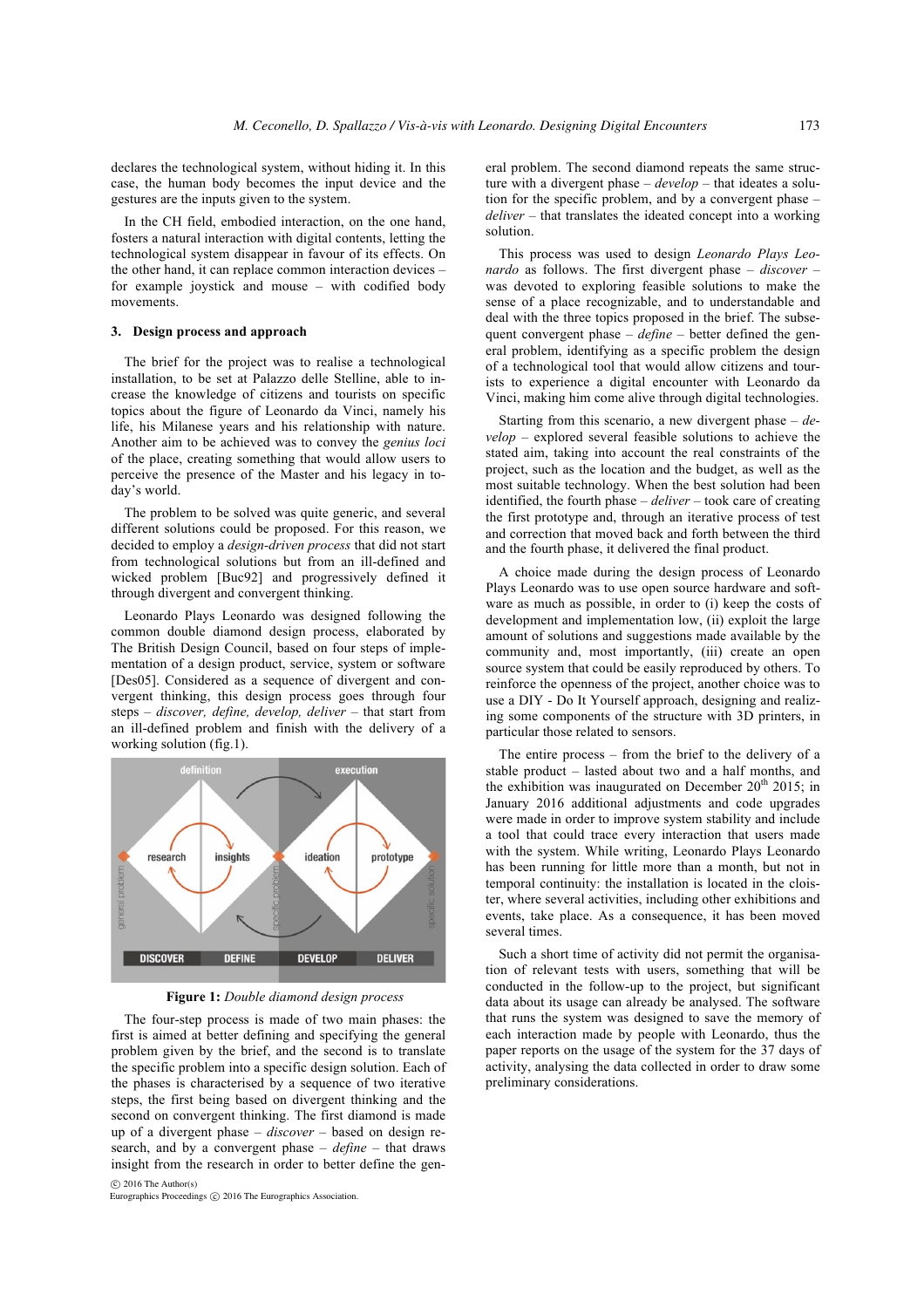## **4. Leonardo Plays Leonardo: structure, technology, production and use**

A user enters the cloister of Palazzo delle Stelline and, guided by the signs, heads towards the Leonardo Plays Leonardo exhibition. From a distance the user notices three installations: a man dressed in Renaissance-style clothes who enters and exits three large screens. Sometimes he wears luxury clothes and seems thoughtful, other times he wears work clothes and moves an easel looking for the right light, other times he seems in a hurry or looks at the user and invites her to approach.

The visitor decides to get close and, as soon as she is a few steps from the first installation, Leonardo appears in front of her in a whimsical way, speaking Italian and asking the user to make a choice between English and Italian subtitles. A motion sensor has indeed detected the movement of the user and the software prompts a video for the choice of the language.



**Figure 2:** *Graphic on the screen for the choice of the subtitles*

A graphic on the screen asks the user to approach her right hand for Italian subtitles and her left hand for English subtitles (fig. 2). She is Italian, and when she raises her right hand near to the screen, a first video starts (a proximity sensor has indeed detected the hand), chosen randomly by the system from among the five that each installation contains.

After a short introduction showing the title of the short story, Leonardo appears again and starts talking. He talks for about two minutes and once the story ends the user can decide to listen to another story by raising her right hand or to quit by raising her left hand. She decides to go on listening to all the five videos and, once finished, Leonardo kindly says goodbye and then starts entering and exiting the screen. At this point the user can decide to approach another thematic installation that uses the same interaction system.

The brief user journey described above highlights how users can interact with the system, using body movements to activate the device and to interact with it. In particular, it is worth noting that the system enables mainly two kind of interactions.

The first one happens out of the control of the user, since it is based on motion detection: the user walks in front of the device and the PIR sensor detects her. It is an implicit interaction that aims at surprising the visitors, letting them think that Leonardo was waiting for them.

The other interactions – choice of the subtitle language and choice to continue or to quit – are instead explicit, since they require users to approach their right or left hand to the screen to make a choice, following the instructions given by the graphic and by Leonardo himself.

## **4.1 Structure**



**Figure 3:** *Users in front of the interactive installation*s

The concept behind Leonardo Plays Leonardo, as already stated, is to allow citizens and tourists to have a digital encounter with Leonardo da Vinci, giving them the impression of having the Renaissance Master right in front of them, in real size, telling stories (fig. 3). As seen in chapter 2, other projects that provide users with digital encounters usually hide the technological system in the exhibition settings, with the help of darkness, in order to provide the best possible impression of having a real character from another time or another place, talking and acting just in front.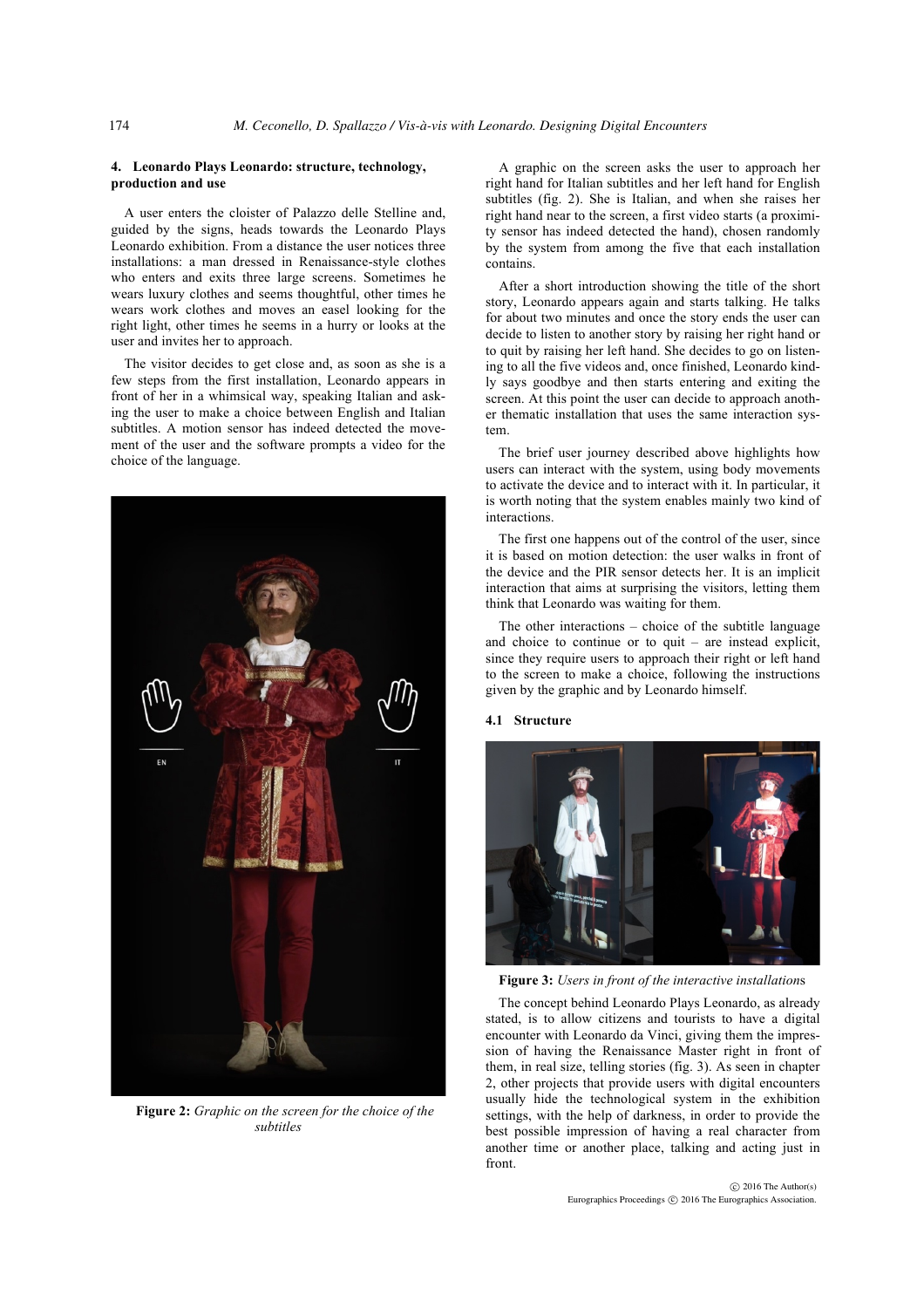In our case, this choice was precluded because of the location in a cloister and the resulting light conditions. The location was indeed an issue: Palazzo delle Stelline is a major hub for exhibitions, conferences and meetings, and for this reason it was not possible to identify a room to locate the permanent exhibition and arrange the setting to foster the sense of realism usually pursued. The only feasible solution was the Chiostro della Magnolia; the cloister in fact provides a great amount of space surrounding the central court with wide corridors closed by windows.

The perimeter of the corridors facing the internal garden with an old magnolia is a windowed space with a great amount of light at almost every hour of the day. Given the impossibility to hide the technological system, the choice was to make it evident by creating a sort of portal, a timeless space where visitors could meet Leonardo. Rear projected panels seemed therefore to be the best choice to suggest this idea but, if heavy ambient light is a problem when projecting videos, it becomes even more so with rear projection.

For this reason, we decided to use holographic screens: this particular kind of screen is provided with profiled surfaces serving as a pattern of minute lenses resulting in increased brightness and higher resolution even with bright ambient light. Despite this choice, we had to choose a projector capable of high brightness and contrast ratio according to the best trade-off between performance, dimensions and cost.

The height of the ceilings as well as the very old structures prevented us from hanging any kind of equipment, so the only feasible solution was to build a stand-alone structure embedding all the technical devices needed.

Following these restrictions, we decided to split the installation into two parts (fig.4): the first concealing the computer and the video projector – *back-end* – and the second – *front-end* – holding the screen with the interaction and audio equipment.



**Figure 4:** *Back-end (left) and front-end (right) structures. Visible on the front-end structure the three sensors on the top (dark grey) and the two boxes hosting the loudspeaker.*

The front-end structure, in brushed stainless steel, was designed with multiple functions: holding up the screen and at the same time capable of embedding sensors and cables, the Arduino board and the loudspeakers. In more detail, the installation consists of a heavy iron base, cov-

 c 2016 The Author(s) Eurographics Proceedings  $\odot$  2016 The Eurographics Association.

ered with a stainless steel shaped tinplate that gives stability to the whole structure, with two boxes on the left and the right side to accommodate and hide the two loudspeakers and the Arduino board. A square section stainless steel frame holds the screen through four tie rods and bushes to easily adjust the screen position. The holographic screen was large (200 cm high x 90 cm wide) in order to show a standing person entirely.

On the top of the frame a slot hosts a motion sensor while on the left and right sides there are two proximity sensors that allow interaction with the system. The motion sensor, a pyroelectric infrared sensor covered with a lens to broaden the range, detects a human passing by the screen and activates the interaction through the two IR distance sensors. The three sensors are kept in the right position thanks to bespoke holders, designed and realized with a 3D printer.

The back-end structure was designed to hold, protect and conceal the PC, the video equipment and an internal switch that allows the connection of all the equipment to the local LAN for remote control access. It was realized as a painted wooden box to keep the costs low and to make it massive enough to prevent possible theft.

## **4.2 Technological setup and software**

From the technological point of view, each interactive installation was assembled using the following hardware components:

- 1 personal computer with wireless keyboard and mouse
- 1 LAN projector NEC PA622U
- 1 LAN switch
- 1 Arduino Uno R3 board
- 1 PIR motion sensor
- 2 infrared proximity sensors
- 2 stereo loudspeakers
- 1 additional fan
- connection cables.

The schema summarises the connections between all the system elements (fig. 5).



**Figure 5:** *Schema of the setup of front-end and back-end structures*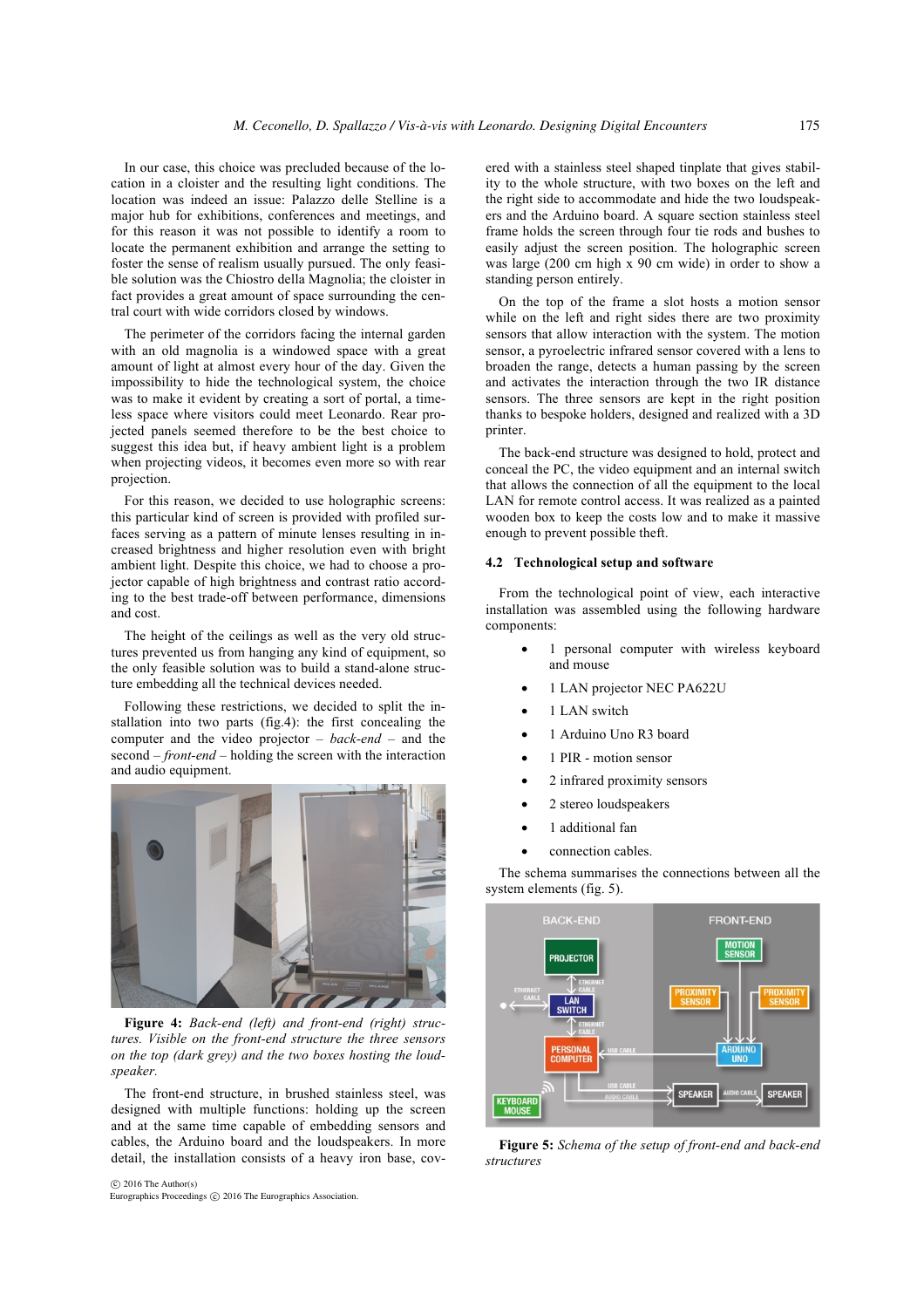The three sensors (1 PIR and 2 proximity sensors) are connected to the Arduino UNO board through cables that run inside the steel frame and are fixed to it through bespoke holders, printed with a 3D printing machine. Inside the frame there is also an audio cable that connects the two loudspeakers placed at the base of the structure.

Two long USB cables connect the Arduino board and the loudspeakers to the PC, providing, respectively, power supply plus data exchange for the board and power supply for the loudspeaker. A long audio cable transmits the audio signal from the PC to the loudspeakers.

Inside the wooden box, a switch allows the PC to be connected via Ethernet cable to the projector and to the Palazzo delle Stelline network, to grant the remote control of the system. An additional fan, external to the PC, was also positioned, in order to avoid PC and projector overheating. For on-site settings, a wireless keyboard and mouse were provided, to avoid opening the screwed side cover.

The PC, running the Windows 10 operating system, was programmed to wake up automatically in the morning and contextually to turn the projector on, and start the software that (i) reads the signals coming from Arduino and (ii) translates them into actions on the videos projected and (iii) keeps trace of each interaction.

The inputs coming from the sensors are read by the Arduino firmware installed on the board, that in turn sends codes to the software; the software then interprets them to control the interaction. The Arduino firmware was written with a bespoke code in order to obtain reliable inputs from the sensors, setting their responsiveness and sensitivity to clean false inputs and avoid consequent fails in the user experience. The software that controls the interaction system, relying on the codes sent by Arduino, was written with bespoke code in *Processing 3* and exported as an executable file, allowing auto run and easy management by the exhibit personnel in case of trouble. The writing of the code was the most delicate phase, since it required several iterations of test and correction in order to fix all the problems and bugs that emerged during the testing. As already stated, the code was upgraded several times after the start of the exhibit, in order to fix minor bugs and to include a tool that could register each interaction that users made with the system.

#### **4.3 Making of**

The design and development of the structure and of the technological part of the exhibition are only a part of the *Leonardo Plays Leonardo* project. As we were also in charge of all the tasks, we placed great effort into organising and coordinating all the activities from the script to the shoot of the videos that run in the three installations of the exhibit.

The project indeed required the cooperation of different professionals, in addition to designers and coders: an art historian, a screenwriter, a translator, an actor, a costume designer, a makeup artist, a director, a cameraman and a video editor.

The scripts of each video were written by a screenwriter, relying on the notes of an art historian, and then translated from Italian to English in order to have bi-lingual subtitles. The narrative approach chosen, with Leonardo staging in front of the visitors and addressing them directly, required the contribution of a professional who was able to translate historic texts by an art historian into vivid and captivating monologues.

A costume designer selected two outfits for Leonardo  $a$ working clothes and a suit for special occasions – made up of several garments and details that could be slightly modified in each scene by adding or removing them. A makeup artist chose a wig and a fake beard to make the actor resemble a fifty-years old Renaissance man and equipped him accordingly.

The shooting took 2 days in a photographic studio (fig. 6) involving a director and cameraman and the video editing lasted about 10 working days.

The result is a set of 15 short stories, 15 very short videos to be used as screensavers, a video for the language selection, 4 videos to continue with the interaction and 1 video of greetings.

The 15 stories are organized in three thematic groups, one for each interactive installation:

- Milan (In the court of Ludovico il Moro, 1498, The portraits, Salaì, The equestrian statue)
- Life (The early years, In Verrocchio's workshop, In Milan, The Leonardo da Vinci codes, The last years)
- *Nature* (Nature, teacher of all teachers, Water and the Navigli, Leonardo's Vineyard, Studies on flight, Studies on anatomy).

Each short video lasts about two minutes and portrays a sitting or standing Leonardo, with different outfits (variations of the two garments) and scene objects, directly addressing the user in front of the screen. Italian is the language spoken by Leonardo, but users can select subtitles in Italian – useful in particular for hearing impaired people – and in English for foreigners.



**Figure 6:** *Backstage. Setting for the shooting*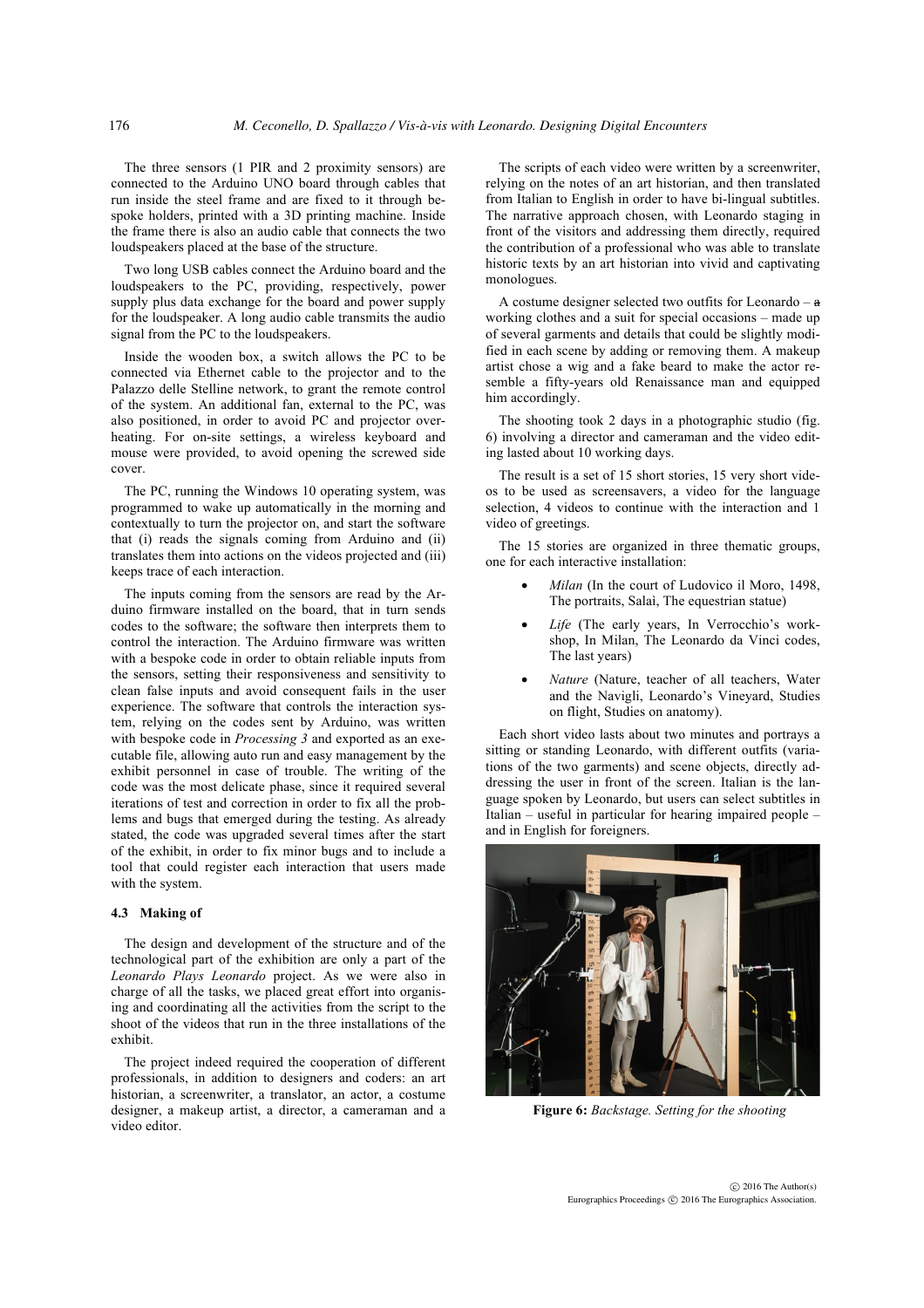# **5. Usage**

The software that runs the interactive system was designed to keep track of each interaction between visitors and the three installations, registering the inputs and the videos projected. This improvement in the code was a later introduction and, while writing, we hold quantitative data relative to 37 non-consecutive days covering 2 solar months, from 9 am to 8 pm, for a total amount of about 400 hours.

The system registered 2157 visitors, summing those of the three screens  $-747$  visitors for Milan, 833 for Life and 577 for Nature – with an average of about 58 users per day and about 5 users per hour. The system registers the interaction of each single installation and, as a consequence, we cannot understand if the 2157 visitors are unique users or if a visitor used more than one installation.

A great percentage of users (82%) chose Italian subtitles, and presumably are Italians, while the remaining 18% selected English subtitles. The data on language are still difficult to interpret, since the low percentage of English videos could be, on the one hand, a confirmation of the choice to make Leonardo speak only in Italian with English subtitles and, on the other, a consequence of this choice. The tests with users will shed light on this issue.



**Figure 7:** *Distribution of users across the thematic installations.*

Other considerations about the usage data can be drawn by analysing the differences among the three installations and the layout of the exhibit. The second installation met by visitors following the exhibition signals was *Life,* and it resulted as being the most used one, with 833 users. After this came the first installation to be met – *Milan* – with 747 users and then the third one – *Nature* – with 577 users (fig. 7). The expectation to have more users in the first installation and progressively less going towards the end of the exhibit was therefore betrayed. An explanation of this condition could be the proximity of the second booth to a café. This assumption can be partially confirmed by the preference of visitors to listen to a single video (604 out of 833) during the interaction: probably passers-by caught by Leonardo interacted briefly with the system. The first booth, Milan, counted less visitors than the second one but, on the contrary, the interactions performed

 $\odot$  2016 The Author(s) Eurographics Proceedings  $\odot$  2016 The Eurographics Association. had longer durations: 532 visitors out of 747 listened to all the five short stories of the booth. The last booth, Nature, confirms the theory, since it counts considerably less interaction in respect to the first two.

Regarding the number of stories activated by users at the three booths, the majority of them listened to only one video (1099) or to all the five videos (857), while the activation of 2 videos (65), of 3 videos (101) and of 4 videos (35) (fig. 8) were less common.

These results suggest that Leonardo Plays Leonardo, during its first month of activity, attracted mainly two different kinds of user: firstly, passers-by captured by Leonardo to interact with the system but maybe not really concerned about the topics and, on the other, users interested in listening to all the stories.



**Figure 8:** *Percentage distribution of the number of videos seen in each session.*

Quantitative data can therefore shed some light on the usage of the system in the first month of exercise but only a qualitative analysis will help us to fully interpret and contextualise them.

## **6. Discussion and future works**

The paper describes the interactive exhibit *Leonardo Plays Leonardo*, delineating the process and the approach used to design the system, the user experience provided, the hardware and the software employed and the professionals involved. Quantitative data on system usage during a period of one month are finally presented.

The project is set in the field of HCI, looking, on the one hand, at previous experiences of digital encounters and, on the other, an interactive system based upon tangible interaction and embodied interaction in particular. As discussed at the beginning of the paper, *Leonardo Plays Leonardo* differentiates from previous experiences of digital encounters since it does not hide technology and the structure to simulate an astonishing meeting with personalities of the past. Due to conditions of strong illumination and to the peculiar setting of an open cloister, the choice was indeed to make both the structure and the technological system evident. In so doing we introduced a novel way of proposing digital encounters in CH field, facing the difficulties of setting up the system outside of a closed room and in daylight.